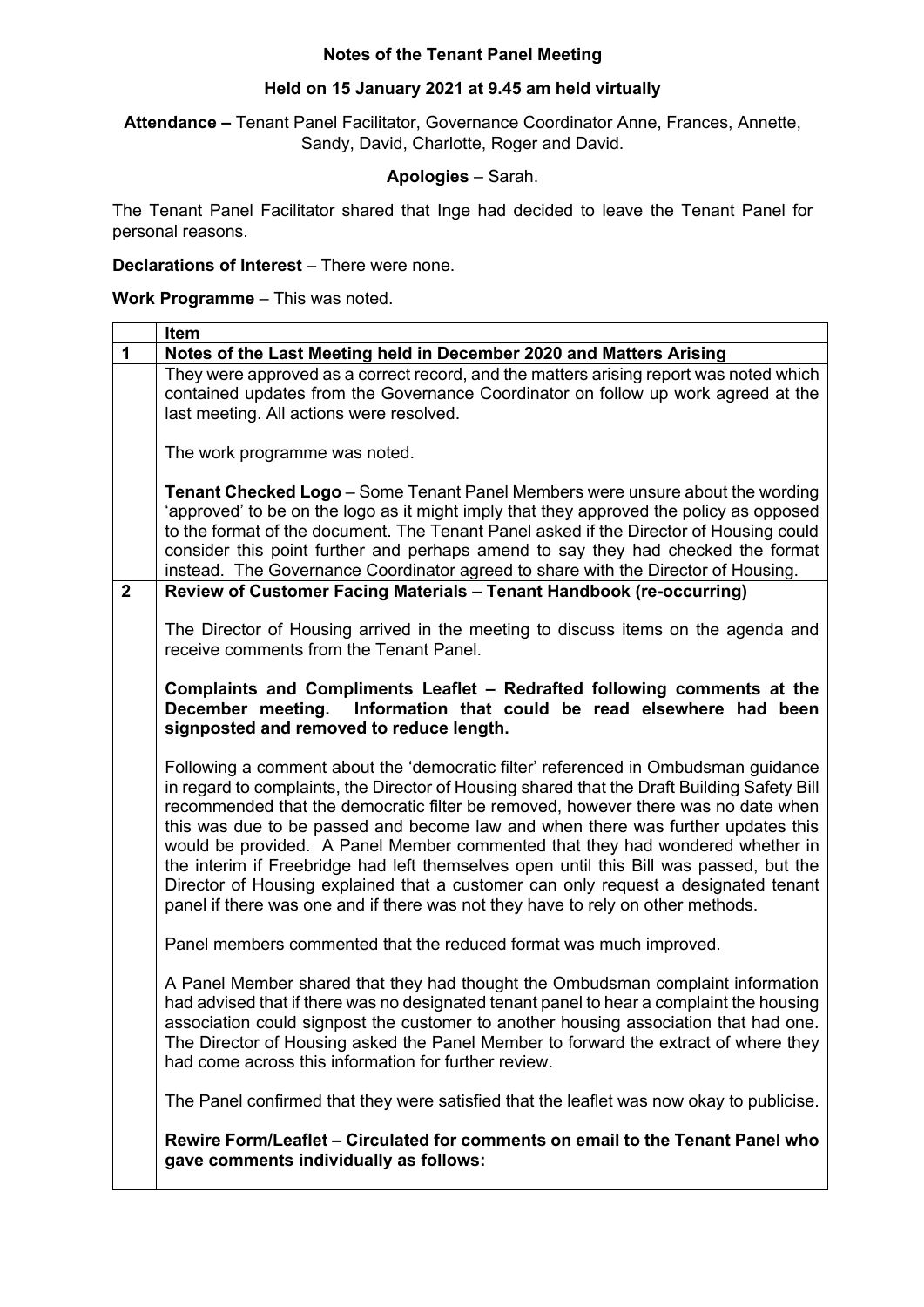| $\bullet$<br>$\bullet$ | The leaflet presented was not necessary to provide to tenants and better to<br>discuss in person for when the works was due to be carried out.<br>If using the form need to add pictures of what is being explained so people know                                                                                              |
|------------------------|---------------------------------------------------------------------------------------------------------------------------------------------------------------------------------------------------------------------------------------------------------------------------------------------------------------------------------|
| $\bullet$              | what the difference is.<br>There is a paragraph about Freebridge not taking responsibility for damaged                                                                                                                                                                                                                          |
|                        | carpet but disagree that this should be left damaged as a result of work taking<br>place with no compensation.                                                                                                                                                                                                                  |
|                        | Would not recommend surface trunking in properties as it does not look good at<br>all, and it is better to spend the extra money to improve the home and sink wires<br>into the wall flush.                                                                                                                                     |
| ٠                      | Tenants may be put off having the work done if carpets are not repaired after.                                                                                                                                                                                                                                                  |
| $\bullet$              | People may be put off a fresh sunk wiring in walls and go for trunking instead                                                                                                                                                                                                                                                  |
|                        | which may not be best for the property in the long term, and they may make this<br>decision because they are not being compensated enough to redecorate and<br>nothing towards damage flooring.                                                                                                                                 |
| ٠                      | Once electrical inspection is carried out a meeting should be held on site<br>between the tenant and a surveyor or housing team member to discuss each                                                                                                                                                                          |
|                        | room in the house and then after the meeting it should be drawn up in a written<br>agreement provided to the tenant and kept on file for contractor/operatives                                                                                                                                                                  |
|                        | reference. The work in writing will help the tenant to remember what was agreed                                                                                                                                                                                                                                                 |
|                        | at the time and what is going to happen, as well as after if there are issues this<br>can be referred to and will help to reduce complaints.                                                                                                                                                                                    |
| ٠                      | It is a huge upheaval for tenants not to include resolution of any damaged<br>carpets.                                                                                                                                                                                                                                          |
| $\bullet$              | The meaning of compensation to most people will not just be financial but for the<br>disruption also.                                                                                                                                                                                                                           |
| $\bullet$              | If Freebridge understands that tenants are vulnerable they should consider<br>rather than giving them compensation financially to redecorate for them.                                                                                                                                                                          |
| $\bullet$              | Each property should be assessed on site on an individual basis as they all have<br>different layouts.                                                                                                                                                                                                                          |
| $\bullet$              | When they were a tenant of another housing association they were offered a                                                                                                                                                                                                                                                      |
|                        | deal with a local shop with a discount of 20% to get all the items they needed to<br>decorate.                                                                                                                                                                                                                                  |
|                        | When looking at compensation someone may perceive that to not just be<br>financial, but for the disruption that has been caused.                                                                                                                                                                                                |
|                        | If many tenants opt for flush trunking in the walls, this option will cost a lot of<br>money to redecorate.                                                                                                                                                                                                                     |
|                        | Following a query the Director of Housing shared that it is not possible to determine how<br>many properties require rewiring until the electrics have been checked, but agreed to<br>share with the Panel how many electrical inspections there were coming up but the<br>number of rewires would be less than tests.          |
|                        | The Director of Housing thanked the Tenant Panel for their comments and agreed to<br>take them forward with the Assets team. The Governance Coordinator agreed to note<br>under matters arising to feedback to the Tenant Panel a final decision on this matter.                                                                |
|                        | Tenant Handbook - though may need to divide up over meetings.                                                                                                                                                                                                                                                                   |
|                        | Had been circulated in the agenda for comments:                                                                                                                                                                                                                                                                                 |
|                        | The Tenant Panel felt strongly in regard to the matter of fencing within the handbook<br>where pictures of nice fencing had been included but which was not a policy of<br>Freebridge to install, they felt that Freebridge should consider installing close board<br>fencing as a basic standard due to the following reasons: |
| ٠                      | The Handbook had pictures of nice fencing though Freebridge do not<br>automatically offer fencing so unsure this should be publicised in this way.                                                                                                                                                                              |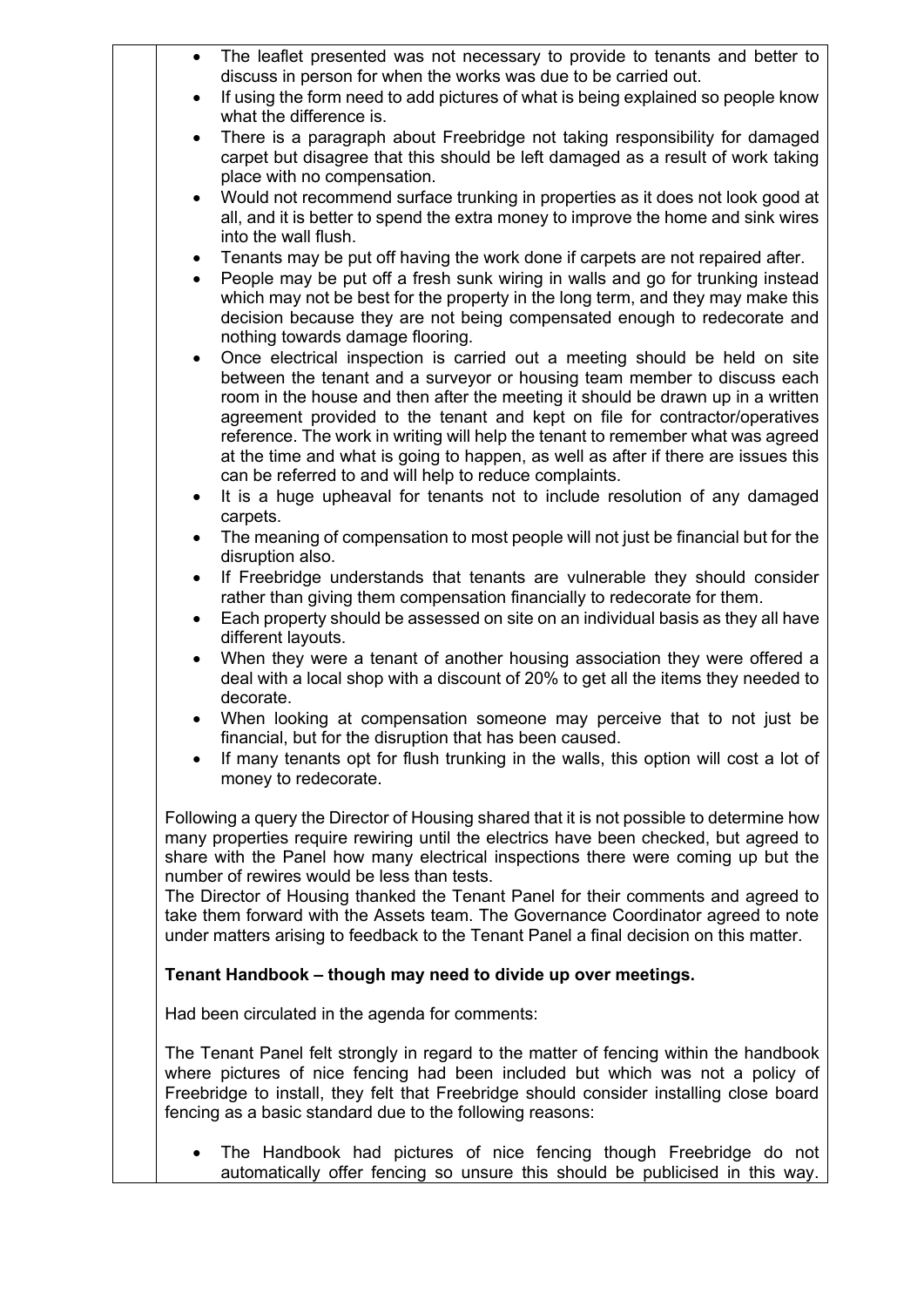Freebridge should have a uniform approach to gardens and fencing falling into the white paper point about stigma in social housing.

- At their home a wire fence had been put up however the garden kept disappearing onto the adjoining pathway and had to keep being cleared up by Freebridge and therefore it would make sense to install wooden fencing as it would keep the garden in plus it would look much more presentable linking in again to stigma. The surveyor advised them that it was adequate when they had asked them about it and therefore wooden fencing for all properties needs looking at for a more permanent basic requirement in properties.
- For fencing, the two wires and the concrete posts that Freebridge feel are adequate for tenant's homes do not protect privacy, and from when he served on a housing board elsewhere, this had been a top priority. Within two years of resolving to fit close board fencing the antisocial behaviour decreased by 40% as it gave people privacy in their own gardens and property without interference. Freebridge need to look at the policy of fencing and look at the benefits of doing so, giving tenant's privacy and security.

The Director of Housing shared that the current position on fencing was that Freebridge marked boundaries only as a matter of process; the charter looked to improve the external areas of properties. The new Director of Assets Graham Wilson would be considering external areas of assets, and we would look to have an external process of works on a road-by-road or estate basis for consistency. She shared that adequate was not what Freebridge was aspiring to and wished to reassure the Tenant Panel that there would be an externals programme in place to look at all aspects of the properties. Most people would expect to have a closed Board fencing for security. The Governance Coordinator agreed to add the matter for update in six months time to the plan.

Other Comments on the handbook were as follows:

- The scooter section needed review to say what tenants should be able to have.
- The contents page had text on a purple background that made it difficult to read and ideally should be black text with a white background like the rest of the document.
- The Handbook was quite wordy and repetitive and it was too much for how to live in a property that you rent.
- They supply adapted properties for disabled people, so if you have a wheelchair or electric scooter you will need to charge it, so has to come in the house. A charged scooter should be more urgent than a repair to a TV aerial as stated in the handbook.
- Was there figures on how much it costed Freebridge to bring a property up to relet standard from when a tenancy ends.
- Freebridge will support tenants that want to downsize, is there any help to assist in downsizing.
- Freebridge needed to ensure that it compliedwith their own policies because if they do not, then they cannot ask tenants to do the same. They need to set an example.

The Director of Housing shared that the feedback on the handbook was what was required, and it had been in the current format for far too long, and where points have been added the general redesign of the whole document resulting in it not making sense so feedback is helpful. She wished to confirm point about fencing had been heard loud and strong, and when Leadership Team touched on strategy, a uniform approach to fencing was something they agreed with and it would be taking forward to Graham Wilson Director of Assets. The Panel agreed that it was an issue that needed to be addressed.

Following a question the Director of Housing shared that the worst state a property can be in is most likely following eviction, and with landlord costs to take someone to court,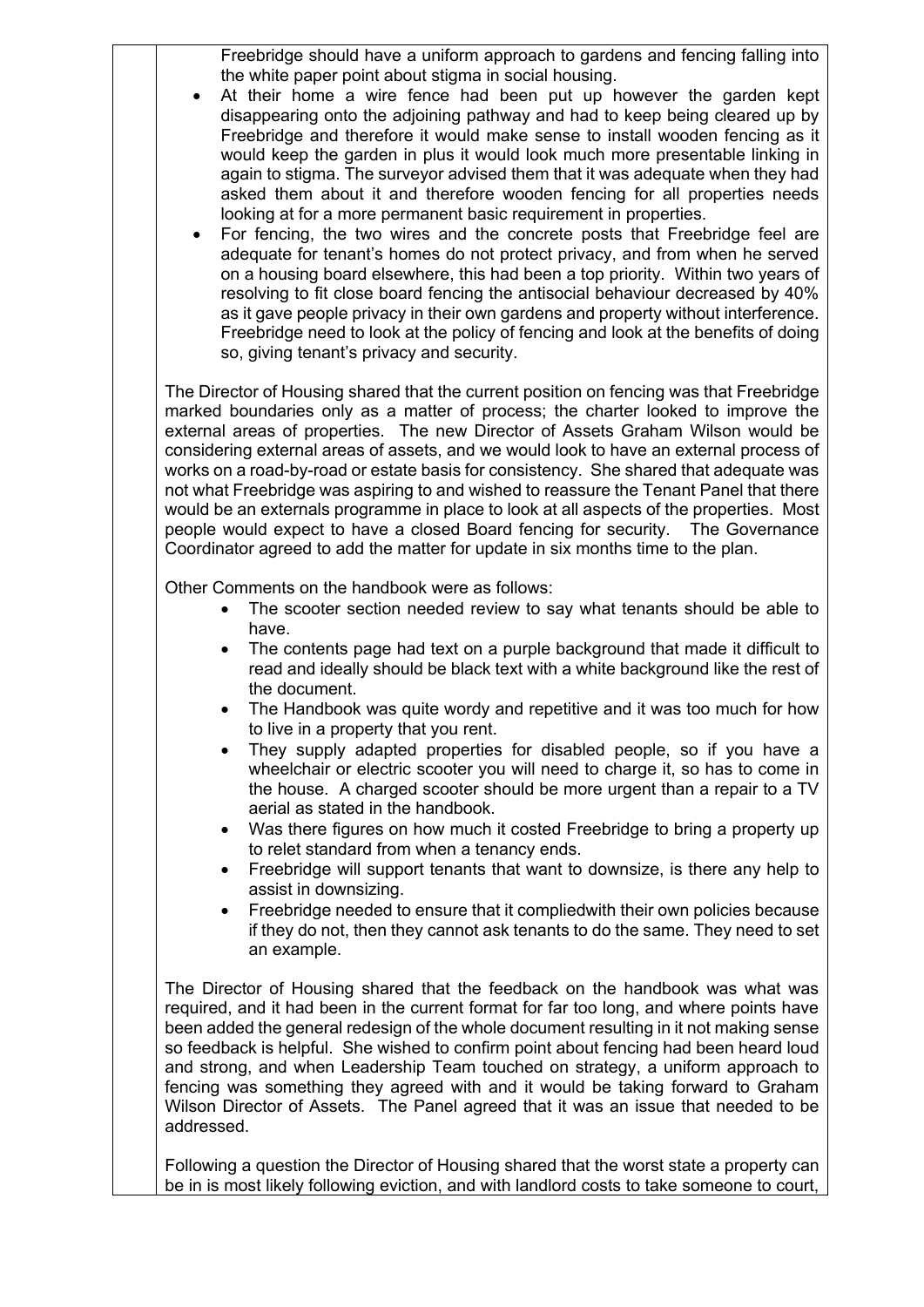|              | average rent arrears and the number of days it takes to get it ready for re-let, the average<br>cost calculated by Shelter had been around £6k ten years ago so inevitably would be<br>double that now.                                                                                                                                                                                                                                                                                                                                                                                                                                                                       |
|--------------|-------------------------------------------------------------------------------------------------------------------------------------------------------------------------------------------------------------------------------------------------------------------------------------------------------------------------------------------------------------------------------------------------------------------------------------------------------------------------------------------------------------------------------------------------------------------------------------------------------------------------------------------------------------------------------|
|              | Following a query about incentives for downsizing the Director of Housing shared that<br>a few years ago finance was provided but it was found that it wasn't really an incentive<br>as people who wished to move as they were minded to do that anyway. She added that<br>redirection of mail, removal costs (where Freebridge require the move); change of<br>energy supply; was provided to assist people.                                                                                                                                                                                                                                                                 |
|              | A Panel Member shared that she hoped the handbook would continue, as it was<br>worthwhile document. Following a query about assisting new tenants who move into<br>sheltered housing, the Director of Housing shared that the lettings surveyors currently<br>carry out accompanied viewings for prospective tenants to show them where the items<br>to use are in the property.                                                                                                                                                                                                                                                                                              |
|              | The Director of Housing shared that the handbook tried to balance between what<br>tenants should expect from Freebridge and what is requested from them, and perhaps<br>with the useful feedback provided this could be presented differently.<br>There may be a<br>need to take chunks and chapters overtime to further review at Tenant Panel meetings.                                                                                                                                                                                                                                                                                                                     |
| $\mathbf{3}$ | <b>Five Year Strategy/Customer Charter</b>                                                                                                                                                                                                                                                                                                                                                                                                                                                                                                                                                                                                                                    |
|              | The Director of Housing shared that there would be a separate session with the Tenant<br>Panel to focus on the five year strategy/customer charter. She added that the plan over<br>the next five years needed to look at where we were now and in the future, economically,<br>the UK and wider implications of Covid, brexit etc. On a local level, we have seen<br>increasing poverty and hardship in the borough and Freebridge needed to recognise its<br>role in tackling that with partners. The seven main areas to tackle through the strategy<br>were:                                                                                                              |
|              | <b>Customer Excellence/experience</b> $-$ across the range $-$ repairs, contact<br>centre, housing teams, property etc. Initiatives under this heading – when,<br>how and who access services from.<br>Homes and places to be proud of $-$ quality, environment (fencing),<br>Social Impact through provision of new homes - development pipeline                                                                                                                                                                                                                                                                                                                             |
|              | and provision of new and different homes.<br><b>Employment</b> – recruitment, retention, offer to staff, how people work going<br>forward as majority are home working and did within a couple of weeks at<br>the start of the pandemic and has been working well since, but when<br>vaccinations are further rolled out need to consider how we move forward.<br><b>Better West Norfolk</b> – how as a landlord we work with partners to improve<br>$\bullet$<br>the wider opportunities for West Norfolk (employment, services outside<br>immediate housing, community work)<br>Carbon Emissions - reaching net zero target by 2050, how Freebridge<br>operates, homes etc. |
|              | <b>Strength of business</b> - technology etc.                                                                                                                                                                                                                                                                                                                                                                                                                                                                                                                                                                                                                                 |
|              | Will be looking to seek the panel's views at the specific session. There will be a number<br>of projects and objectives for all these areas behind these headings.                                                                                                                                                                                                                                                                                                                                                                                                                                                                                                            |
|              | The Tenant Panel had the following comments/queries:                                                                                                                                                                                                                                                                                                                                                                                                                                                                                                                                                                                                                          |
|              | Hopefully it will all come to fruition but there was a long way to go before<br>Freebridge gets anywhere near on what is expected on the list of seven items<br>shared.                                                                                                                                                                                                                                                                                                                                                                                                                                                                                                       |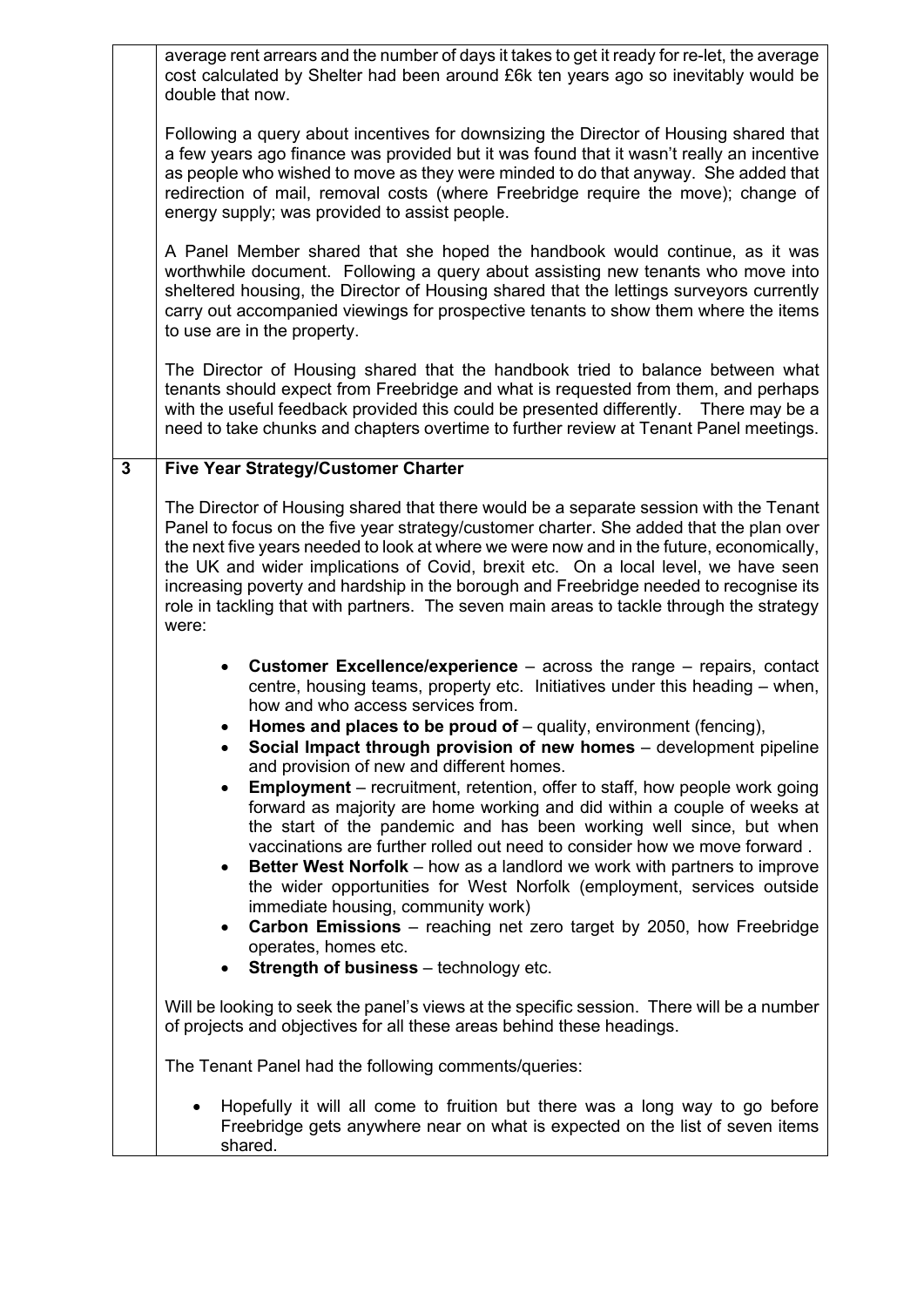|   | Also felt that this was a huge plan over five years, difficult to comment at this<br>stage and happy to do so going forward. Wish every success and all very new<br>with Brexit, the cost of living, those recovering from covid, shops that fail and<br>where the town centre maybe different in future, hope that all the changes<br>proposed are not too overwhelming for staff.<br>Poverty increasing over last five years - as we find ourselves in this current state<br>- poverty will most likely increase further. Will you get more staff or refer tenants<br>to other agencies more. The Director of Housing shared that when the strategy<br>is pulled together it will be a consideration of how much do we do ourselves or<br>support partners to do that for example with charities such as the money advice<br>hub. The Board need to take a view on whether there is further investment,<br>whether it be financially or otherwise.<br>A Panel Member felt that how to deal with poverty could not be completely<br>planned for, as we may have to deal with the issue over the coming months and<br>years at each particular point in time, as the situation will change.<br>There is a lot going on in people's homes which we will not be aware of like<br>abuse of children, domestic abuse and as Freebridge house people they to do<br>more to consider doing more and as much as they can to help and they would<br>like to see the issue written into a strategy. The Director of Housing shared that<br>absolutely problems for families go wider than financial, and whilst we see more<br>customers come forward for reasons other than financial, the need is growing<br>but there is still a lot hidden. There is more shown through other ways, such as<br>the hot meals project and suggested the Community Caterer could come and<br>visit the Panel at some point to share the work that they do. The Governance<br>Coordinator noted this for the work programme.<br>A Panel Member commented whether Freebridge would think about having<br>volunteers coming to help at project events. The Director of Housing shared that<br>Freebridge employees and charities come to help in recent initiatives and<br>definitely would look at how help could be sort more. |
|---|--------------------------------------------------------------------------------------------------------------------------------------------------------------------------------------------------------------------------------------------------------------------------------------------------------------------------------------------------------------------------------------------------------------------------------------------------------------------------------------------------------------------------------------------------------------------------------------------------------------------------------------------------------------------------------------------------------------------------------------------------------------------------------------------------------------------------------------------------------------------------------------------------------------------------------------------------------------------------------------------------------------------------------------------------------------------------------------------------------------------------------------------------------------------------------------------------------------------------------------------------------------------------------------------------------------------------------------------------------------------------------------------------------------------------------------------------------------------------------------------------------------------------------------------------------------------------------------------------------------------------------------------------------------------------------------------------------------------------------------------------------------------------------------------------------------------------------------------------------------------------------------------------------------------------------------------------------------------------------------------------------------------------------------------------------------------------------------------------------------------------------------------------------------------------------------------------------------------------------------------------------------------------------------------------------|
|   | A session would be held with the Tenant Panel to discuss the strategy further.                                                                                                                                                                                                                                                                                                                                                                                                                                                                                                                                                                                                                                                                                                                                                                                                                                                                                                                                                                                                                                                                                                                                                                                                                                                                                                                                                                                                                                                                                                                                                                                                                                                                                                                                                                                                                                                                                                                                                                                                                                                                                                                                                                                                                         |
| 4 | <b>Introduction: New Director of Development</b>                                                                                                                                                                                                                                                                                                                                                                                                                                                                                                                                                                                                                                                                                                                                                                                                                                                                                                                                                                                                                                                                                                                                                                                                                                                                                                                                                                                                                                                                                                                                                                                                                                                                                                                                                                                                                                                                                                                                                                                                                                                                                                                                                                                                                                                       |
|   | Paul Newbold, New Director of Development came to the Tenant Panel Meeting to<br>introduce himself since joining Freebridge at the end of 2020 and the Director of Housing<br>continued in the meeting. He shared slides with the Panel, which was subsequently<br>circulated on email.<br>The Director of Development shared that an update could be provided to the Tenant<br>Panel every six months on development schemes. The Governance Coordinator agreed                                                                                                                                                                                                                                                                                                                                                                                                                                                                                                                                                                                                                                                                                                                                                                                                                                                                                                                                                                                                                                                                                                                                                                                                                                                                                                                                                                                                                                                                                                                                                                                                                                                                                                                                                                                                                                       |
|   | to liaise with the Director of Housing on timescales within the Tenant Panel work<br>programme.                                                                                                                                                                                                                                                                                                                                                                                                                                                                                                                                                                                                                                                                                                                                                                                                                                                                                                                                                                                                                                                                                                                                                                                                                                                                                                                                                                                                                                                                                                                                                                                                                                                                                                                                                                                                                                                                                                                                                                                                                                                                                                                                                                                                        |
|   | A Panel Member shared a comment that it was good to get a mixture of Board, Directors<br>and Managers with tenants to discuss ideas around development. The Panel member<br>wished to query if there were any designs at the moment that would be flexible so that<br>if Freebridge were building homes for younger single people, the designs could be<br>altered later on so that one size fits all. The Director shared that the footprint of the<br>property could be harder to change, but in previous roles when looking at a stock<br>condition survey he had experienced review of properties that could be extended to<br>adapt them for more flexible accommodation than build a new home. He added that<br>modular homes and pre-constructed homes were becoming cheaper and in a few years<br>maybe more, comparable to current building methods but any investigations into this<br>would be at a very early stages currently.                                                                                                                                                                                                                                                                                                                                                                                                                                                                                                                                                                                                                                                                                                                                                                                                                                                                                                                                                                                                                                                                                                                                                                                                                                                                                                                                                            |
|   | The Panel thanked the Director of Development for their attendance and he advised<br>before leaving the meeting that he was happy to take questions offline.                                                                                                                                                                                                                                                                                                                                                                                                                                                                                                                                                                                                                                                                                                                                                                                                                                                                                                                                                                                                                                                                                                                                                                                                                                                                                                                                                                                                                                                                                                                                                                                                                                                                                                                                                                                                                                                                                                                                                                                                                                                                                                                                           |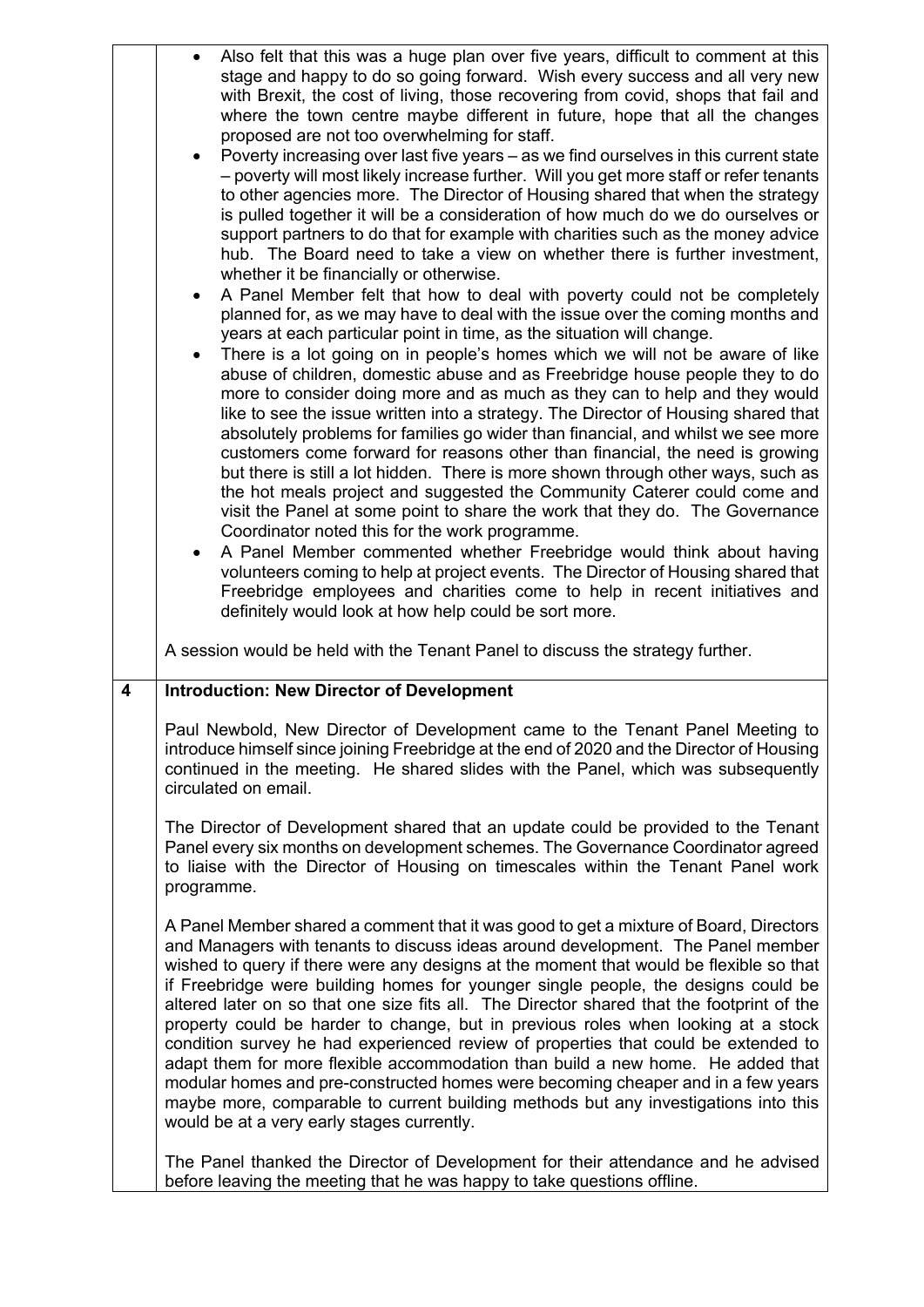| $5\phantom{1}$ | <b>Placeshaping Strategy Review and Annual Update</b>                                                                                                                                                                                                                                                                                                                                                                                                                                                                                                                                                                                                                                                                                                                                                                                                                                                                                                                                                                                                                                                                                                                                              |
|----------------|----------------------------------------------------------------------------------------------------------------------------------------------------------------------------------------------------------------------------------------------------------------------------------------------------------------------------------------------------------------------------------------------------------------------------------------------------------------------------------------------------------------------------------------------------------------------------------------------------------------------------------------------------------------------------------------------------------------------------------------------------------------------------------------------------------------------------------------------------------------------------------------------------------------------------------------------------------------------------------------------------------------------------------------------------------------------------------------------------------------------------------------------------------------------------------------------------|
|                | Hannah Hooks, Placeshaping Manager attended to provide the Tenant Panel an update<br>but also discuss the Placeshaping Strategy. The Director of Housing continued in the<br>meeting. The Placeshaping Manager advised the following:                                                                                                                                                                                                                                                                                                                                                                                                                                                                                                                                                                                                                                                                                                                                                                                                                                                                                                                                                              |
|                | Discovery Centre relaunch had been paused.<br>Partnerships were strong and would continue.<br>٠<br>Delivering well-being packs to vulnerable families now.<br>$\bullet$<br>Understanding key themes from the Tenant Panel or partners would be a good<br>$\bullet$<br>starting point to review the Placeshaping strategy to understand where we wish<br>to continue to deliver services or amend them.<br>Tenant Panel Members commented that:                                                                                                                                                                                                                                                                                                                                                                                                                                                                                                                                                                                                                                                                                                                                                     |
|                | Children were suffering with mental health issues due to the lockdown and<br>wondered if Freebridge could help. The news recently focused on very young<br>children. The Placeshaping Manager shared that the team were looking to help<br>to support all ages with the challenges of mental health because of lockdown.<br>They run a youth engagement survey with questions around what they miss<br>about school; their favourite subjects; hobbies etc. Some of the children wanted<br>to see the sea and never seen the beach and wished to have more arts and<br>crafts at home. The survey helped to build up a picture of what was needed in<br>future. This work started in November and ongoing. The Placeshaping Manager<br>shared that she had been asked to be a community governor at St Edmundsbury<br>school.<br>A Panel Member wished to congratulate the team for their effort.<br>$\bullet$<br>A Panel Member wished to say thank you to the community team with the Santa<br>$\bullet$                                                                                                                                                                                         |
|                | at Providence Street, as it had been wonderful with the year that has been to be<br>able to do this with their child.<br>A Panel Member commented that support and inclusion for children that have<br>$\bullet$<br>vulnerable, medical or learning needs was important and there had been no<br>government support additionally in home schooling over the year and the effects<br>on that this would have had on parent's mental health and wellbeing over this<br>time. They added that some of these children were unable to go to school as<br>they were in the vulnerable bracket. The Placeshaping Manager shared that it<br>was difficult for parents and children who have special educational needs, and<br>the team were in conversation with other agencies and groups, which included<br>action for children, and it may be possible to signpost or provide a connector<br>service. The Placeshaping Manager agreed to keep the Tenant Panel up to date<br>on this topic as it progresses and thanked the Tenant Panel for their specific<br>offer on working closely on this subject.<br>A Panel Member wished to query what Freebridge was doing in addition to tackle<br>$\bullet$ |
|                | anti-social behaviour, which would have potentially increased due to lockdown<br>and where tenants deserve to feel safe in their own homes.  The Placeshaping<br>Manager shared that it was important that incidents were reported to Freebridge<br>so that help can be provided. The Director of Housing shared that they were<br>aware of specific examples when they appear on social media, there was set<br>procedures that are followed and sometimes where someone is not satisfied with<br>the action that has been taken it is perceived as non-action.<br>The Director of<br>Housing shared that there can be reasons behind behaviours relating to anti-<br>social behaviour that make it complex.<br>A Panel Member queried whether there had been an increase in garden<br>٠<br>assistance over the past year. The Placeshaping Manager in changing the<br>criteria as previously discussed with the Panel, there had been lots of responses<br>back and additional requests for garden assistance with a mixture of what was                                                                                                                                                         |